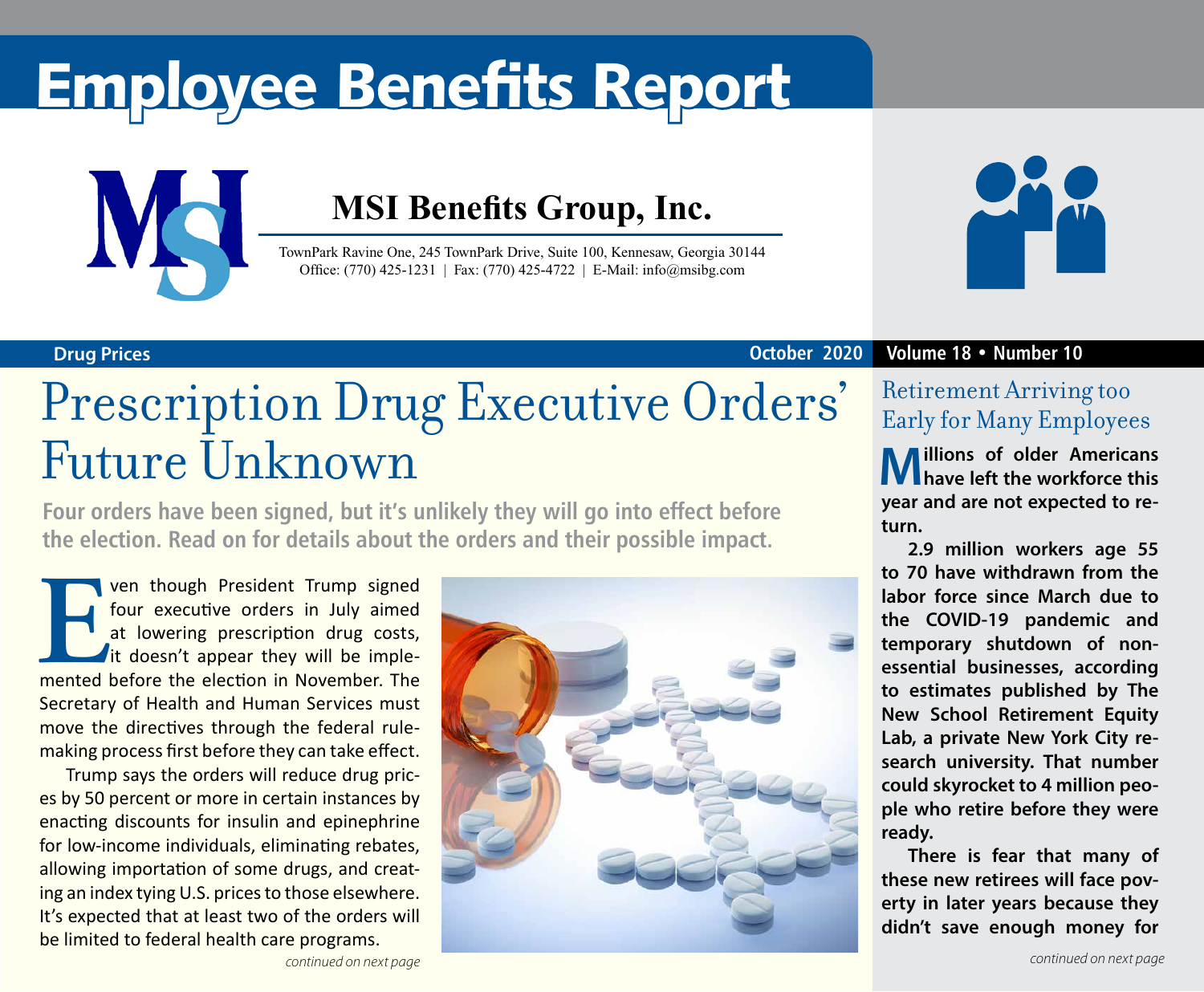#### **Drug Prices Employee Benefits Report • October 2020**

Trump made drug pricing one of his key issues during the 2016 presidential election campaign. However, after several of his administration's attempts to effect prescription drug competition and price negotiations failed, Trump signed the orders.

In the meantime, pharmaceutical companies are enacting mid-year price hikes, even during the pandemic. GoodRx, which tracks prescription drug prices, reports that Astra-Zeneca, Eli Lilly and Sanofi were some of the companies that increased dozens of prices by low single-digit percentages in July.

The following are highlights of each of the executive orders and their possible impacts:

#### **Lowering Prices by Eliminating Kickbacks**

Drug manufacturers sometimes give rebates to pharmacy benefit managers or health plans that negotiate discounts on the list prices of drugs. This order eliminates the rebates for prescription drugs in Medicare plans. Instead, the discounts would be passed along to Medicare beneficiaries.

A U.S. Department of Health and Human Services spokesperson said that the order could achieve substantial savings, because existing rebates are more than 50 percent on some drugs in the Part D program. If implemented, this order could affect about 14 percent of the population — 65 million Americans — who are enrolled in Medicare.

The nonpartisan Congressional Budget Office and the Centers for Medicare & Medicaid Services Office of the Actuary reviewed a similar proposal in 2019 but determined that it would increase federal spending by \$196 billion over 10 years, because without the rebates, health plans would need to raise Medicare premiums. These premiums would be paid by the government and beneficiaries.

In response to these concerns, Trump's executive order requires the HHS secretary to make sure whatever action is taken doesn't increase federal spending, Medicare premiums or total out-of-pocket costs.

#### **Access to Affordable Life-saving Medications**

If this executive order is implemented, low-income individuals without health coverage or access to affordable drugs would have access to low-cost insulin and epinephrine.

The HHS secretary would have to determine the definition of low-income. Federally Qualified Health Centers already provide primary care in underserved areas and offer drugs at discounted prices. So, if the secretary only defines low income as under 100 percent of poverty, this might not change anything for those already receiving services.

#### **Increasing Drug Importation to Lower Prices**

U.S. law allows some drugs to be imported from Canada if the HHS secretary certifies that it would "pose no additional risk to the public's health and safety" and would "result in a significant reduction in the cost of covered products to the American consumer." However, no HHS secretary has certified any drugs from Canada because of concerns over safety.

The third executive order requires the

**retirement. Employees who retire earlier than planned may have to claim Social Security earlier, receiving less than if they waited. They will also have saved less for retirement and withdrawn from retirement assets prematurely.**

**Making the situation worse is that the number of employers offering retirement plans has been falling the last 20 years, according to Bureau of Labor statistics. The COVID-19 pandemic could force one of four employers to drop their contributions to 401(k) plans.**

**As an employer, you can help your employees keep their retirement savings on track by providing them with easy access to benefit advisers. They should be encouraged to create personalized plans to help them determine the best course for optimizing their retirement.**

HHS secretary to expand access to cheaper imported drugs by granting waivers for individuals to legally import drugs, including insulin if needed for emergency medical care. Insulin is 50 percent cheaper or less in Canada. However, some observers are not convinced that these low prices will be available on drugs that are imported. It's expected that Canada and the pharmaceutical industry may take action to protect their lower prices in that market and discourage or even prevent importation. In 2019, Canadian officials objected to the idea of Americans importing drugs for fear it would harm the country's drug supply and increase costs for Canadians, according to a Reuters report.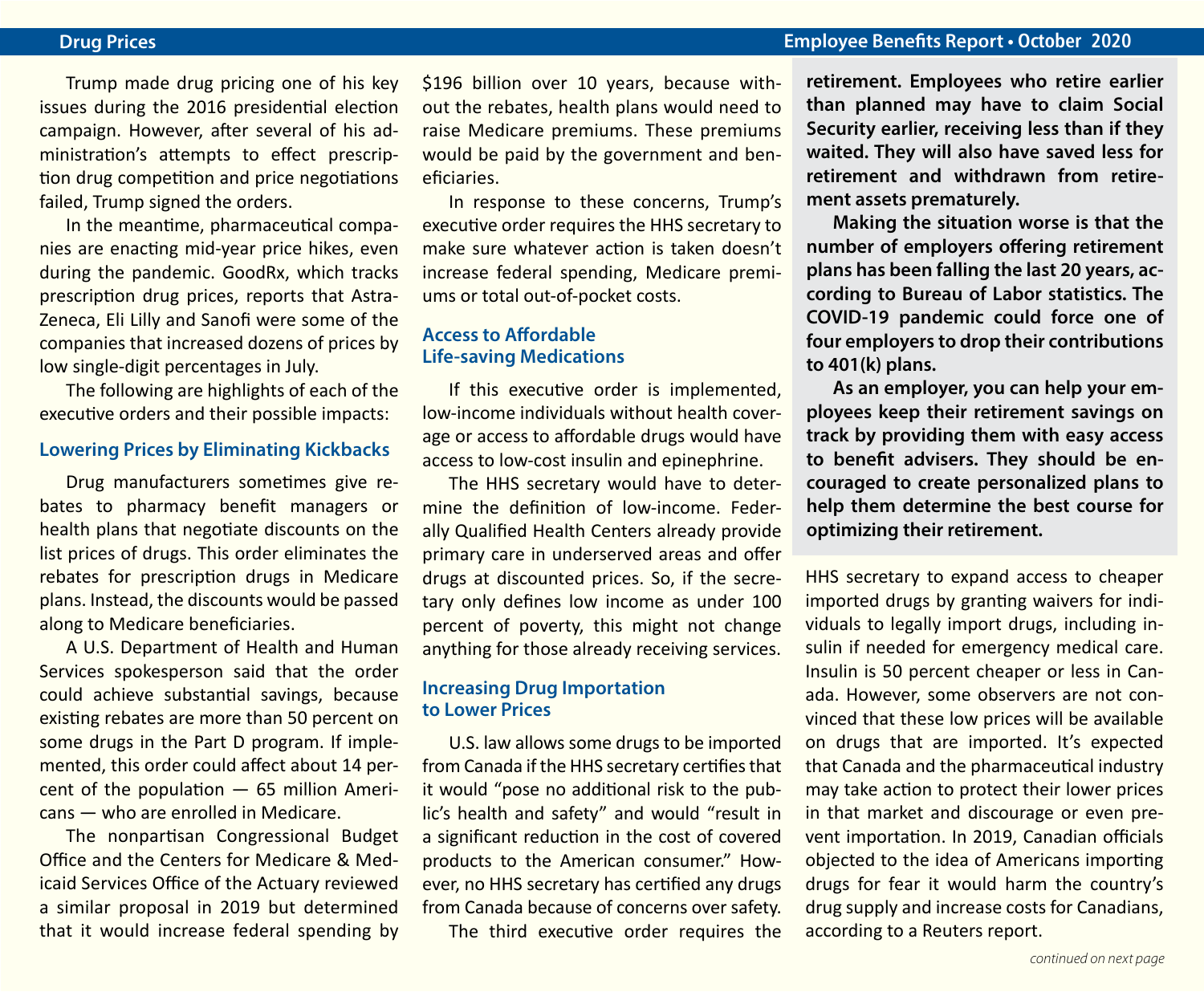#### **A Potential Fourth Executive Order**

The fourth executive order hasn't been formally released by the White House, but it's expected to tie Medicare prices for drugs administered in a doctor's office to the prices other countries pay. According to HHS, Medicare "currently pays roughly 80 percent more than other countries" for such drugs covered under Medicare Part B.

This executive order's purpose is to ensure that the Medicare program and seniors pay no more for Medicare Part B drugs than what patients pay in economically comparable countries. This policy is sometimes referred to as an international pricing index. According to HHS, Medicare "currently pays roughly 80 percent more than other countries" for such drugs covered under Medicare Part B.

The Trump administration proposed something similar in 2018, but this new policy would go further by tying the drug prices to the lowest price paid among certain countries. Centers for Medicare and Medicaid Services estimate it would see a 30 percent savings in total spending for select Part B drugs.

In comparison, Democratic Presidential nominee Joe Biden supports giving Medicare the authority to bargain on drug prices.

## Managing FMLA During COVID-19

**The COVID-19 pandemic has created several challenges for employers trying to determine the best way to stay in compliance with Family and Medical Leave Act (FMLA) guidelines.**



**EXECUTE IS MUCHE THE MEAN IS A more to avoid COVID-19; to recuperate from the disease; or to take care of loved ones. The following answers some of these ques**ees can take FMLA if they want to stay home to avoid COVID-19; to recuperate from the disease; or to take care of loved tions and more.

#### **Q. Which of my employees are eligible to take FMLA leave?**

**A.** First, you only are required to follow FMLA guidelines if you are a covered employer — someone engaged in commerce; and who employs 50 or more employees for each working day during each of 20 or more calendar workweeks in the current or preceding year. If you are a covered employer, your employees are covered under FMLA if they have worked for you for at least 1,250 hours of service over the previous 12 months and work at a location where at least 50 employees are employed by you within 75 miles of each other.

**Q. Can an employee use FMLA to stay home to**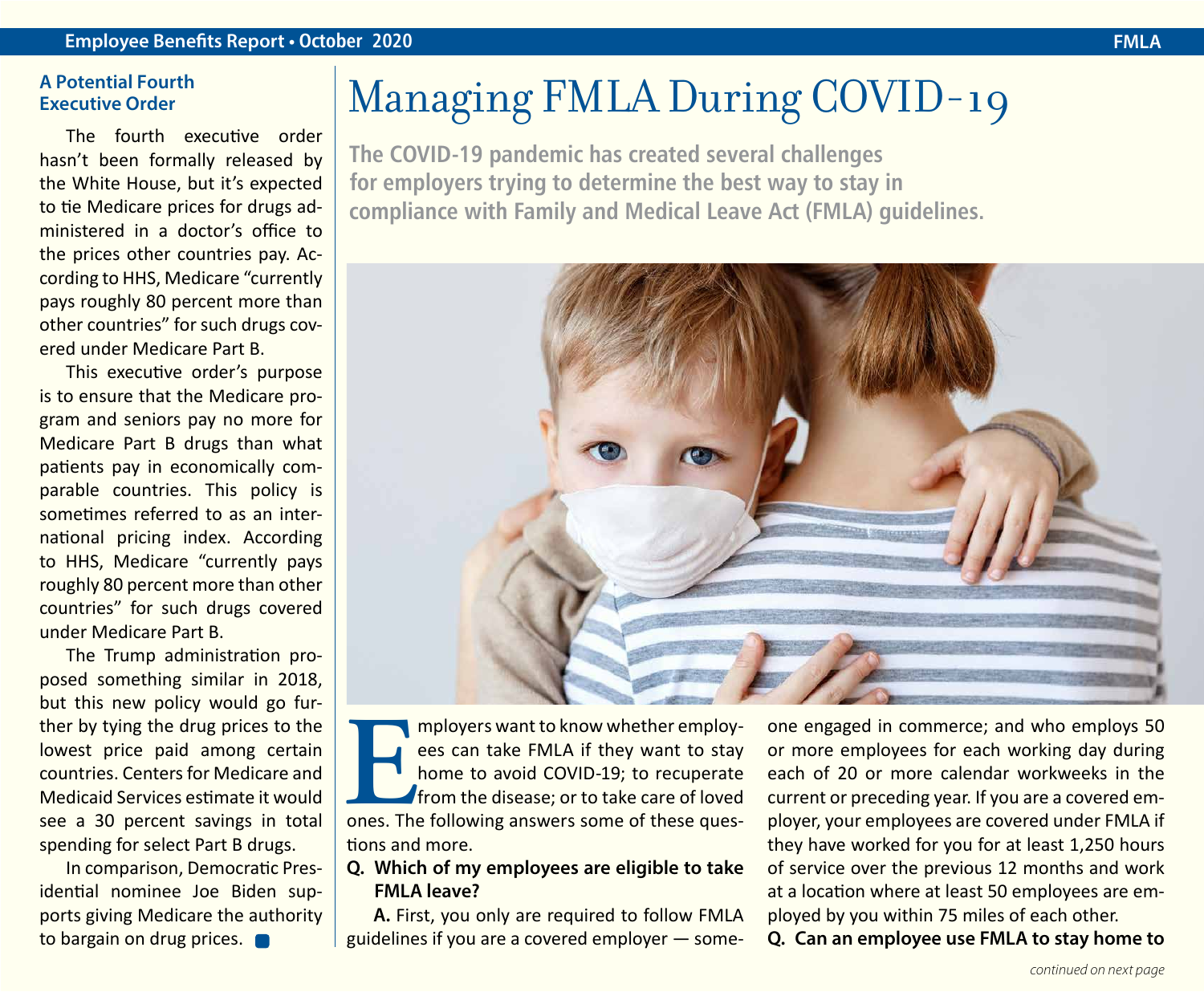#### **avoid getting COVID-19?**

**A.** FMLA does not protect employees who stay home to avoid exposure to the disease.

#### **Q. Does an employee who has COVID-19 qualify for FMLA?**

**A.** Employees who have a serious health condition are eligible to take up to 12 weeks of unpaid, job-protected leave in a designated 12-month leave year for specified family and medical reasons. This may include COVID-19 where complications arise that create a serious health condition. According to the Department of Labor, a serious health condition includes any illness that requires inpatient care, three or more days of incapacity, or permanent or long-term conditions that require multiple treatments.

### **Q. Do FMLA guidelines allow me to require an employee who was out sick with COVID-19 to meet certain criteria before returning to work?**

**A.** Yes. The Americans with Disabilities Act allows an employer during a pandemic to require a doctor's note, a medical examination, or insist on a time period during which the employee has been symptom free before allowing the employee to return to work. In addition, the employer may do this if they believe the employee's medical condition would impair his or her ability to perform essential job functions.

**Q. Must I grant leave to an employee who is caring for a family member who has COVID-19?**

**A.** FMLA does allow employees to take up to 12 weeks of unpaid, job-protected leave in a designated 12-month leave year for specified family and medical reasons. These medical reasons can include illnesses where complications arise that create a "serious health condition" as defined by the FMLA.

### **Q. May employees use FMLA to stay home to take care of their children if there is no school or daycare available?**

**A.** Federal law does not require employers to give FMLA coverage to non-government employees who take off from work to care for healthy children. However, you might want to review your policies and provide increased flexibility during the pandemic.

#### **Q. How Quickly Must I Approve an FMLA request?**

**A.** Employers must provide employees notice of their FMLA eligibility within five days of their request.

### Important Steps to Take Before Launching Your Annual Benefits Enrollment

**Paper shuffling, bewildered looks, and frantic note-taking. It's another open enrollment season — the annual 30-day period during which workers choose their benefits for the coming year**

**FR** Plans that begin Jan. 1, open enrollment often takes place in November.<br>However, enrollment this year or calendar-year benefit plans that begin Jan. 1, open enrollment often takes place in November. won't be business as usual. The COVID-19 pandemic and the need for social distancing have made things more complicated.

To add to enrollment challenges, this year more than ever, it's imperative employers communicate with employees about their choices for benefits. Whether the benefits are health, dental, life insurance or ancillary benefits, employees must understand what benefits are available so they can best take advantage of them. They also need to know which benefits are fully paid for by the employer, which ones are employee-paid through salary deferral, and which ones are shared costs.

There is no requirement that open enrollment be held for a certain length of time, although most employers have an open enrollment period of at least two to four weeks. To determine the timeline that works best for you, work backwards from the date that the information must be completed for the carriers and then work forward to deliver the communications program. Remember to send reminders to employees about the deadline for making their selections.

Before you start your open enrollment, give serious thought to how you will conduct open enrollment, taking into account social distancing. Typically, employers and carrier representatives hold enrollment meetings to discuss changes and options. If you decide you cannot safely hold a group meeting — either all at once or in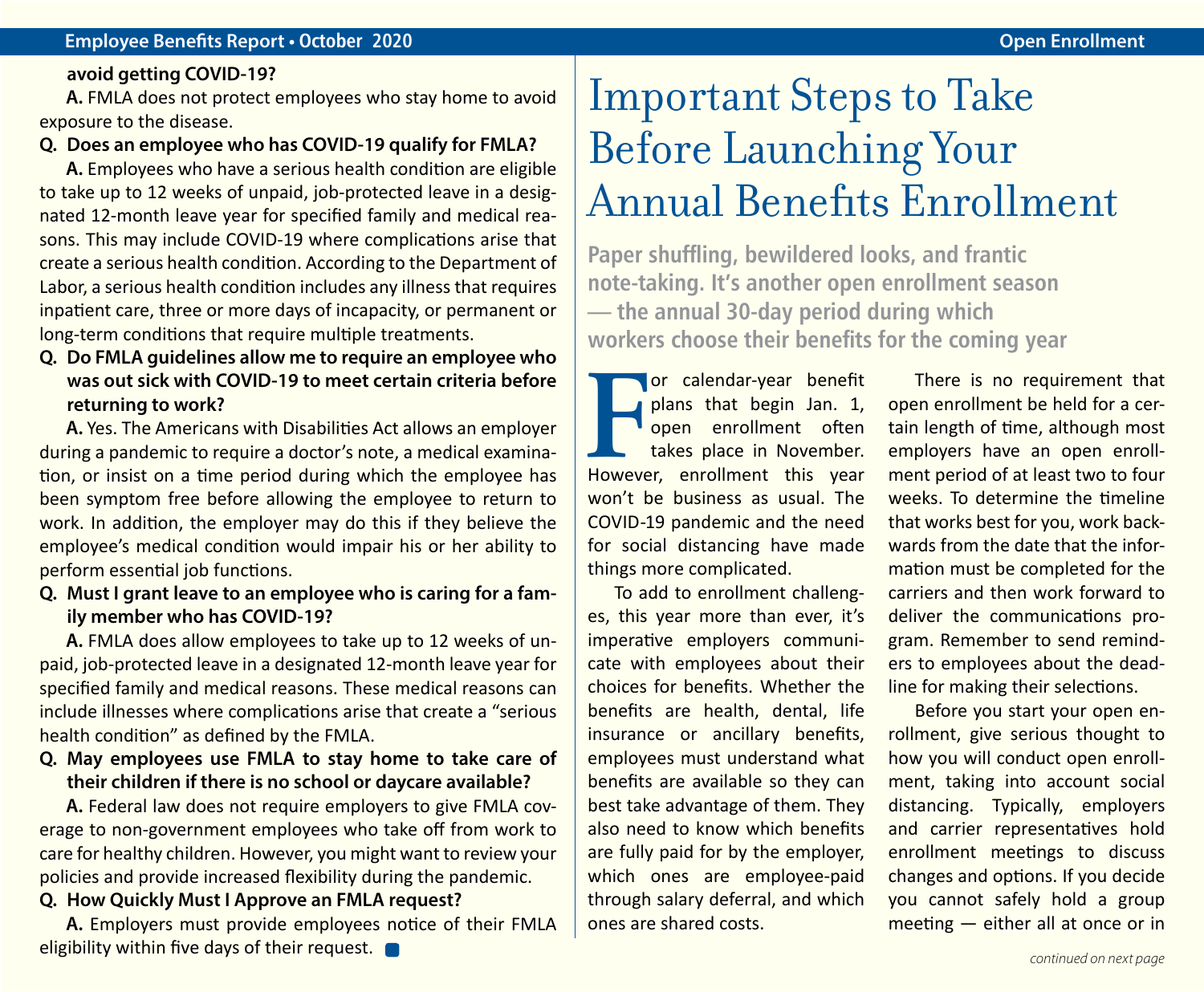stages — consider hosting a virtual enrollment meeting via a group video call.

Many small businesses still enroll employees through the traditional paper process. If that is your situation, talk to your broker and insurance carrier about going digital this year. If your carrier doesn't have a system in place, it may be too late to implement a digital system this year, but you can start planning ahead now.

#### **Best Practices**

As always, there are procedures you can put in place to ensure that you have a successful enrollment period. Here are a few ideas recommended by benefit experts:

- **\* Do your homework:** It's easiest to just offer the benefits you've always offered. Instead, review the demographics of your workforce and target benefits to their needs. For instance, young families have different needs than older workers who are nearing retirement age.
- **\* Use different communication delivery systems:** Don't just rely on an email or one meeting. Your employees get information in a variety of ways. Try to use more than one of the following:
	- $\Box$  Webinars or video calls
	- $\Box$  In-person company meetings
	- $\Box$  Direct mail to their home
	- $\Box$  Social media
	- $\Box$  Videos
	- $\Box$  Intranet posts
	- $\Box$  Online decision tools



- $\Box$  E-mails and instant messaging
- $\Box$  Live hotline for questions and concerns
- $\Box$  Infographics
- $\Box$  Posters
- $\Box$  Desktop dashboards or pop-up "Did you know?" benefits messages  $\Box$  Q&As
- Y **Explain why the benefit package was chosen:** Employees need to know why a certain package was chosen, and they

want to know if there were changes to their benefits, such as increased health plan premiums or deductibles. You also can highlight the value of your benefits programs, promote wellness and encourage retirement savings.

**K** Inform managers and supervisors prior **to the campaign launch:** The more your company's supervisors know about the plan and deadlines, the more they can encourage their team members to enroll